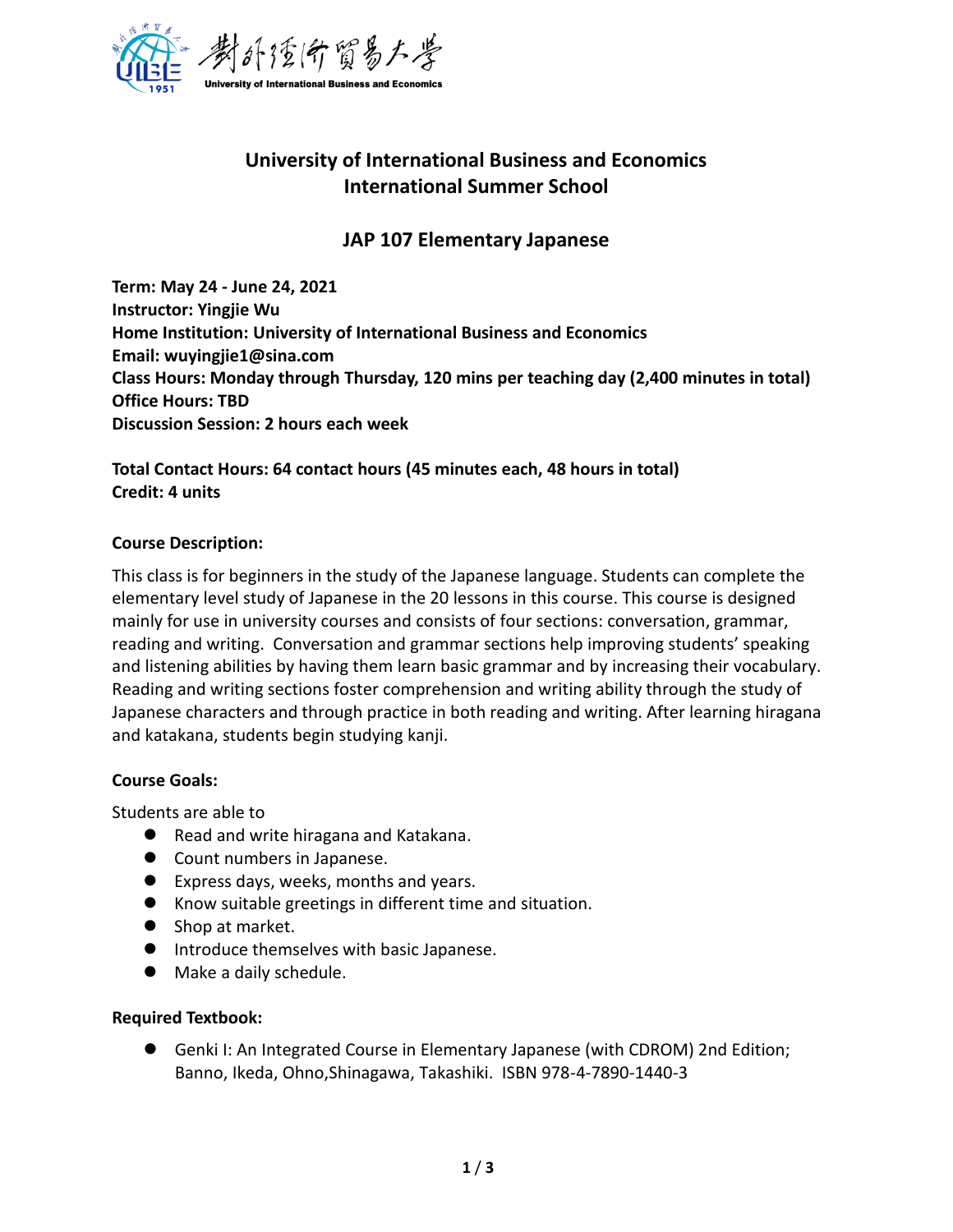

● Genki I: An Integrated Course in Elementary Japanese Workbook (With CDROM) 2nd Edition; Banno, Ohno, Sakane, Shinagawa, Takashiki. ISBN 978-4-7890-1441-0

### **Grading Policy:**

The course grades will be calculated based on the following percentages:

| ∣ Homework   | 20% |
|--------------|-----|
| Midterm exam | 20% |
| Final exam   | 60% |

#### **Grading Scale:**

Assignments and examinations will be graded according to the following grade scale:

| A         | 90-100 | C+ | 72-74    |
|-----------|--------|----|----------|
| A-        | 85-89  |    | 68-71    |
| $B+$      | 82-84  | С- | 64-67    |
| B         | 78-81  | D  | 60-63    |
| <b>B-</b> | 75-77  |    | below 60 |

#### **Tentative Course Schedule:**

| Day 1  | Introduction of Elementary Japanese class JAP107      |
|--------|-------------------------------------------------------|
|        | How to read and write Hiragana and Katakana-I         |
| Day 2  | How to read and write Hiragana and Katakana -II       |
| Day 3  | How to read and write Hiragana and Katakana-III       |
| Day 4  | How to read and write Hiragana and Katakana-IV        |
| Day 5  | How to read and write Hiragana and Katakana-V         |
| Day 6  | Chapter #1 New Friends                                |
|        | Greetings and Bowing/Questions Sentences/Time and Age |
| Day 7  | Chapter #2 Shopping                                   |
|        | Japanese Currency                                     |
| Day 8  | Chapter #3 Make a Date                                |
|        | Verb Conjugation/Verb Types and the "Present Tense"   |
|        | Particles/Time Reference                              |
| Day 9  | Chapter #4 First Date                                 |
|        | Describing whether things are/Past tense of verbs     |
|        | Japanese holidays                                     |
|        | Days/weeks/months/Years                               |
| Day 10 | Chapter #5 A trip to Okinawa                          |
|        | Counting/Japanese Festivals/At the Post office        |
| Day 11 | Midterm exam                                          |
| Day 12 | Chapter #6 A Day in Robert's life                     |
|        | Te-Form/Describing two activities                     |